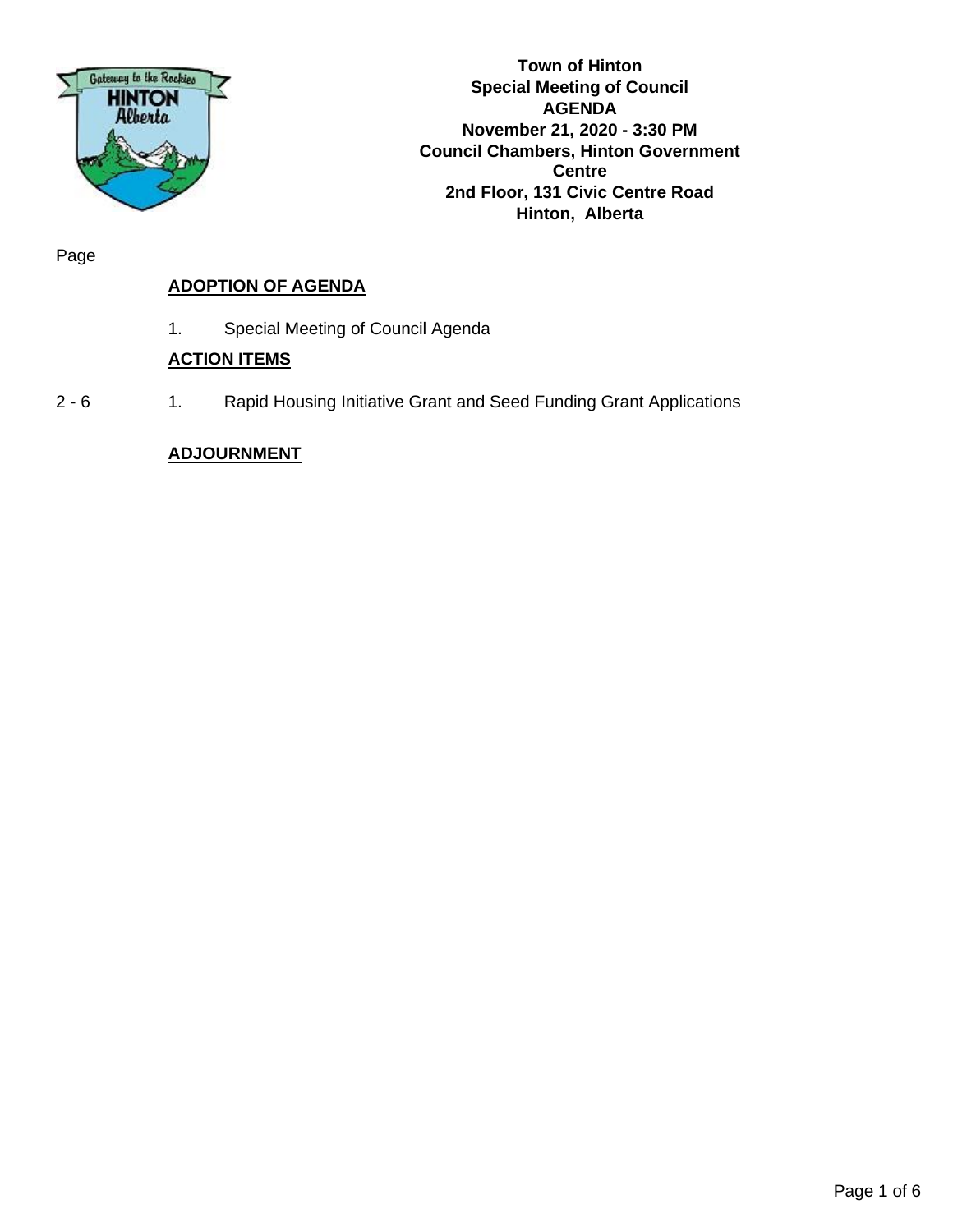

# **TOWN OF HINTON Administrative Report**

# ☐ **DIRECTION REQUEST** ☒ **REQUEST FOR DECISION** ☐ **INFORMATION ITEM**

**DATE**: Special Council Meeting of November 21, 2020

**FROM**: Emily Olsen, Chief Administrative Officer

**RE**: **RAPID HOUSING INITIATIVE GRANT AND SEED FUNDING GRANT APPLICATIONS**

## **Recommended Action**

*That Council direct Administration to pursue Option 3 as the preferred approach – A Collaborative Partnership approach in the development of the Boutin Avenue lands with other organizations and*  developers and collaboratively seek other sources of grant funding to provide affordable housing *through a phased approach.*

*That Council direct Administration to make application for the Canada Mortgage and Housing Rapid Housing Initiative Grant and the SEED Funding Grant using Colliers Project Leaders consulting services to an amount not to exceed \$45,500.*

#### **Background**

The Town of Hinton has been exploring development opportunities for the undeveloped, Town owned lands at the intersection of Boutin Ave and Drinnan Way since 2018. In November 2019, Administration retained the services of V3 Companies of Canada to prepare a due diligence report for the three (3) parcels owned by the Town, and located at 133, 159, and 134 Boutin Avenue. In July 2020, the design team from V3 and ncx+ conducted the Boutin Avenue design charrette at Government Centre. The Boutin Avenue design charrette was an intensive collaborative engagement process that saw the project go from a vision stage to a final preferred concept design over a four-day period. On October 27, 2020 Standing Committee recommended to Council that:

*"the Town pursue Option 3 as the preferred approach – A Collaborative Partnership approach in the development of the Boutin Avenue lands with other organizations and developers and collaboratively seek other sources of grant funding to provide affordable housing through a phased approach."*

Administration is now exploring opportunities to secure grants to assist with both the servicing and construction of the Boutin Avenue lands pursuant to principles established in the design charrette. There are two potential grant applications available from Canada Mortgage and Housing Corporation. The first grant is the Rapid Housing Initiative (RHI). The second grant opportunity is the SEED Fund. The Rapid Housing Initiative is a \$1 billion program to help address urgent housing needs of vulnerable Canadians, especially in the context of COVID-19, through the rapid construction of affordable housing. The initiative provides capital contributions under two streams to expedite the delivery of affordable housing.

Written by: Peter P. Vana, Director of Development Services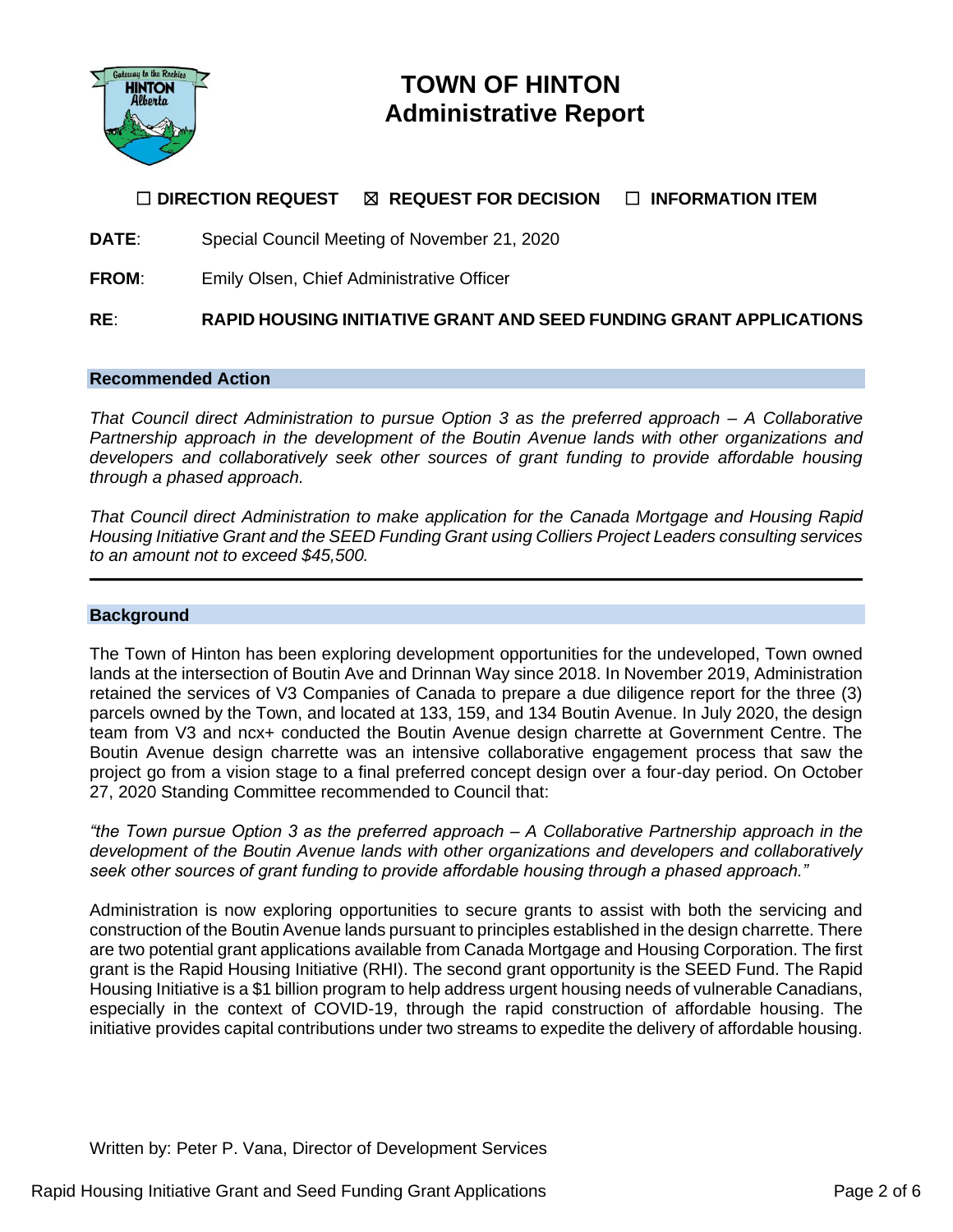The RHI will:

- Support the creation of up to 3,000 new permanent affordable housing units; and
- Cover the construction of modular housing, as well as the acquisition of land, and the conversion/rehabilitation of existing buildings to affordable housing.

The aim is to commit all funds before March 31, 2021, and ensure housing is available within 12 months of agreements, and the deadline for applications is December 31, 2020. The Town would pursue this application under the grant requirement of standard rental, transitional, permanent supportive housing, for seniors housing for phase 1 - the tiny home development area under the Boutin Ave lands.

The second grant opportunity the Town is pursuing is called the SEED funding grant. The purpose of the SEED Funding grant is support costs for completing pre-development activities related to the construction of new affordable housing supply or renovation of existing affordable housing supply. There are no restriction on the type, building form or future residents of the project, and there must be a minimum of five affordable units and the project must be primarily residential in nature. The Town would pursue this application under the grant requirement of community and affordable housing, mixed-used market / affordable rental, or standard rental, transitional, permanent supportive housing, for seniors housing. This grant could provide sufficient dollars to prepare the detail servicing designs for the entire Boutin Avenue lands. CMHC does not specify their timeframe for their review period of Seed Funding applications. Based on experience, the review period is typically between 30 to 60 days.

The objective of outing both these grant programs is to pursue both grants. The work needed to prepare the RHI grant can also be used to prepare the SEED funding grant. Administration will require outside resources in order to prepare these grants and would utilize the consult to prepare and submit for both grants.

Below is our proposed work plan and scope of services for developing the abovementioned project. The consultant would carry out initial data collection and studies, to prepare the project for funding application under the Rapid Housing Initiative (RHI). If the project is unable to be processed under this stream, then the Town will pursue the CMHC seed funding application. Based on the results of the funding application.

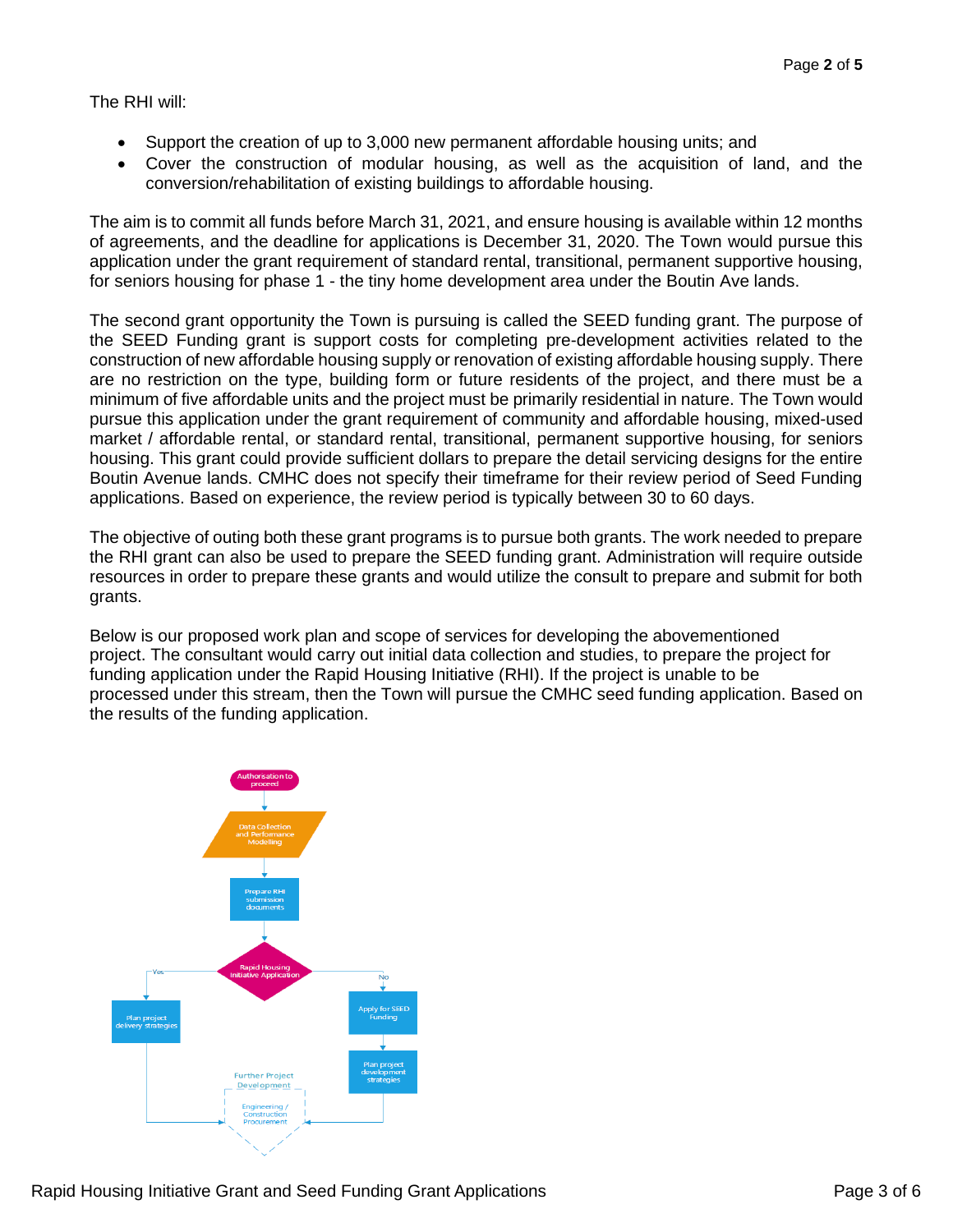## **Analysis**

During the Council meeting held November 17, 2020, had expressed a desire to see the analysis of how the Boutin Avenue land could qualify for the Rapid Housing Initiative Funding. Below is a summary of the analysis of the project parameters and how it can fit the eligibility requirements for Rapid Housing Initiative Funding for the tiny home development in phase 1 of the Boutin Avenue lands.

|                | Mandatory Minimum Requirements for Eligibility                                                                                                                                                                                                                                                                                                                            | Project Compliance                                                                                                                                                                                                                                                                                                                                                                                              |                         |
|----------------|---------------------------------------------------------------------------------------------------------------------------------------------------------------------------------------------------------------------------------------------------------------------------------------------------------------------------------------------------------------------------|-----------------------------------------------------------------------------------------------------------------------------------------------------------------------------------------------------------------------------------------------------------------------------------------------------------------------------------------------------------------------------------------------------------------|-------------------------|
| 1              | Standard rental, transitional, permanent supportive                                                                                                                                                                                                                                                                                                                       | Seniors housing. Or affordable rental for any other                                                                                                                                                                                                                                                                                                                                                             | $\overline{\smile}$     |
|                | housing, single room occupancy and seniors housing<br>(excludes delivery of healthcare)                                                                                                                                                                                                                                                                                   | vulnerable population.                                                                                                                                                                                                                                                                                                                                                                                          |                         |
| $\overline{c}$ | Must have a minimum of five units or beds                                                                                                                                                                                                                                                                                                                                 | Minimum 7 beds                                                                                                                                                                                                                                                                                                                                                                                                  | $\checkmark$            |
| 3              | Minimum contribution request of \$1M                                                                                                                                                                                                                                                                                                                                      | \$1.7 million plus \$1 million for land costs                                                                                                                                                                                                                                                                                                                                                                   | $\overline{\checkmark}$ |
| 4              | Primary use is residential                                                                                                                                                                                                                                                                                                                                                | Residential                                                                                                                                                                                                                                                                                                                                                                                                     | $\checkmark$            |
| 5              | Permanent housing (long term tenancy, 3 months or<br>more)                                                                                                                                                                                                                                                                                                                | Long term tenancy                                                                                                                                                                                                                                                                                                                                                                                               | ☑                       |
| 6              | Eligible applicants:<br>• Municipal, Provincial, and Territorial Governments<br>including their agencies<br>• Indigenous governing bodies and organizations<br>• Non-profit organizations                                                                                                                                                                                 | Municipal Government (partnered with Non-profit<br>organization)                                                                                                                                                                                                                                                                                                                                                | $\boxed{\checkmark}$    |
| $\overline{7}$ | Property Management Experience                                                                                                                                                                                                                                                                                                                                            | Partnership with housing management body such<br>as Evergreens Foundation                                                                                                                                                                                                                                                                                                                                       | $\overline{\smile}$     |
| 8              | <b>Construction Management Experience</b>                                                                                                                                                                                                                                                                                                                                 | Colliers Project Leaders will be able to support in<br>qualifying for this criterion. Evergreens Foundation's<br>new project experience at Hinton will also add value<br>to this criterion.                                                                                                                                                                                                                     | $\boxed{\checkmark}$    |
| 9              | Project Expediency: Ready to occupy in 12 months<br>from commitment of funds                                                                                                                                                                                                                                                                                              | Colliers Project Leaders will be managing the<br>project delivery strategies to ensure completion in<br>12 months. A Design Build project delivery with<br>modular construction technology will ensure timely<br>completion of the project. Modular construction is a<br>stated requirement of the program.                                                                                                     | ☑                       |
| 10             | <b>Financial Viability</b>                                                                                                                                                                                                                                                                                                                                                | Government applicants are not required to prove<br>this.                                                                                                                                                                                                                                                                                                                                                        | ☑                       |
| 11             | Affordability must be maintained for 20 years                                                                                                                                                                                                                                                                                                                             | Affordable rental strategies such as rent geared to<br>income will demonstrate the compliance to these<br>criteria. Town must come into an agreement with<br>the operator to ensure that the rental shall remain<br>affordable through this period. A letter of intent will<br>satisfy the requirement at the application stage.                                                                                | $\blacktriangleright$   |
| 12             | Energy efficiency: The RHI will give priority to modular<br>construction projects that can exceed the energy<br>efficiency standards as set out in the 2015 National<br>Energy Code for Buildings (NECB) or local/regional<br>standard (whichever is higher)                                                                                                              | Project specification for tender will include minimum<br>energy efficiency guidelines to ensure that project<br>meets a specified energy efficiency criterion thereby<br>ensuring eligibility. The proponents will also be<br>required to carry out energy modelling to<br>demonstrate compliance.                                                                                                              | $\triangledown$         |
| 13             | Target Population: • Homeless people or those at risk<br>of homelessness • Women and their children fleeing<br>domestic violence · Black Canadians · Indigenous<br>peoples • Racialized groups • Seniors • Young adults •<br>People with disabilities • People dealing with mental<br>health and addiction issues • Veterans • LGBTQ2+ •<br>Recent immigrants or refugees | Our primary target is Seniors. If Town of Hinton can<br>identify any other vulnerable population within the<br>community, the project will have a higher chance of<br>acceptance.<br>Specific targets of higher importance to the program<br>are:<br>• Homeless people or those at risk of homelessness<br>• Women and their children fleeing domestic<br>violence<br>• Black Canadians<br>• Indigenous peoples | ☑                       |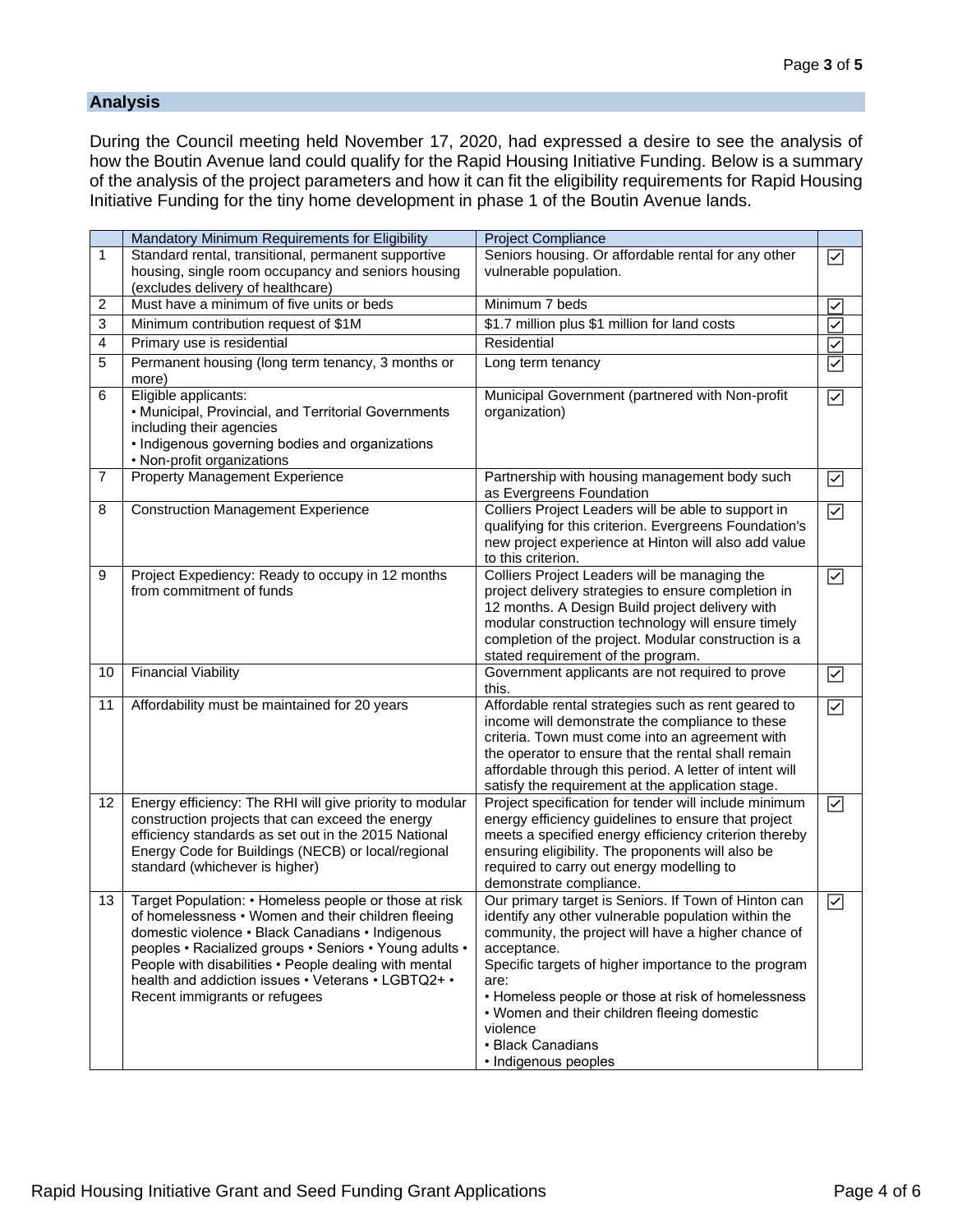## **RHI APPLICATION SUCCESS ANALYSIS**

The acceptance of the project under Rapid Housing Initiative is based on the Town's application for funding demonstrating higher relevance/ compliance than other applications in the pool. Based on the review of the project parameters, Administration agree with the consultant's analysis and believe that the project has a reasonable success rate for acceptance, considering the following:

- 1. Land Status: The land required for the project is readily available and therefore the land equity is already brought in by the Town of Hinton.
- 2. Size of project/ funding: As our funding requirement is only \$1.7 Million, there is a higher probability of acceptance to available funds from the pool.
- 3. Contribution: Projects providing an equity contribution will have a higher probability of acceptance.
- 4. Project Delivery Success: The partnerships, strategies and past experiences of the project team will demonstrate that the project can be successfully delivered on time and within the allotted budget.
- 5. Operations experience: Partnering with a housing management body such as Evergreens foundation will demonstrate the required operations experience and effectiveness of affordable housing strategies based on their market reputation.
- 6. Demonstration of operational support: The Town demonstrating operational support reduces the risk or guaranteeing operational sustainability.
- 7. Higher energy targets: Additional consideration is given to projects with higher energy targets. Based on recent projects, we believe that the higher energy targets are reasonably achievable. Achieving energy targets are to be demonstrated by a modular builder. An energy consultant's modelling study should be enough to demonstrate compliance.
- 8. Costing analysis: It is recommended that a cost consultant or design professional, is engaged early on to address costing concerns.
- 9. Past application success: Colliers Project Leaders team have a good working relation with CMHC and have been highly successful in previous applications for funding under different streams. Our team of Advisors are currently working on several other project applications for Rapid Housing Initiative and are well versed with the documentation requirements.

## **Implications of Decision**

| <b>Financial Implications</b>      |                                                                          |  |  |
|------------------------------------|--------------------------------------------------------------------------|--|--|
| <b>Items</b>                       | <b>Comments</b>                                                          |  |  |
| <b>Operating Cost/Implications</b> | There are no operating costs / implications by approving<br>this report. |  |  |
| <b>Capital Cost</b>                | \$0                                                                      |  |  |
| <b>Budget Available</b>            | \$ 45,500 in the Development Services Consulting<br><b>Services</b>      |  |  |
| Source of Funds                    | <b>Development Services</b>                                              |  |  |
| <b>Unbudgeted Costs</b>            | N/A                                                                      |  |  |

## **Level of Service Implications**

o No impact to service levels or human resources.

## **Public Engagement**

 $\circ$  The design charrette informed, consulted, and provided an interactive collaborative public engagement process involving internal stakeholders (Council and departments) and external stakeholders (Evergreen, residents, builders, contractors, architects, designers, engineers, and planners).

## **Communications**

 $\circ$  The design charrette was advertised, and invitations will be sent out to external stakeholders. The final report was presented to Standing Committee and has been posted on the Town's website and communicated through Civicsend.